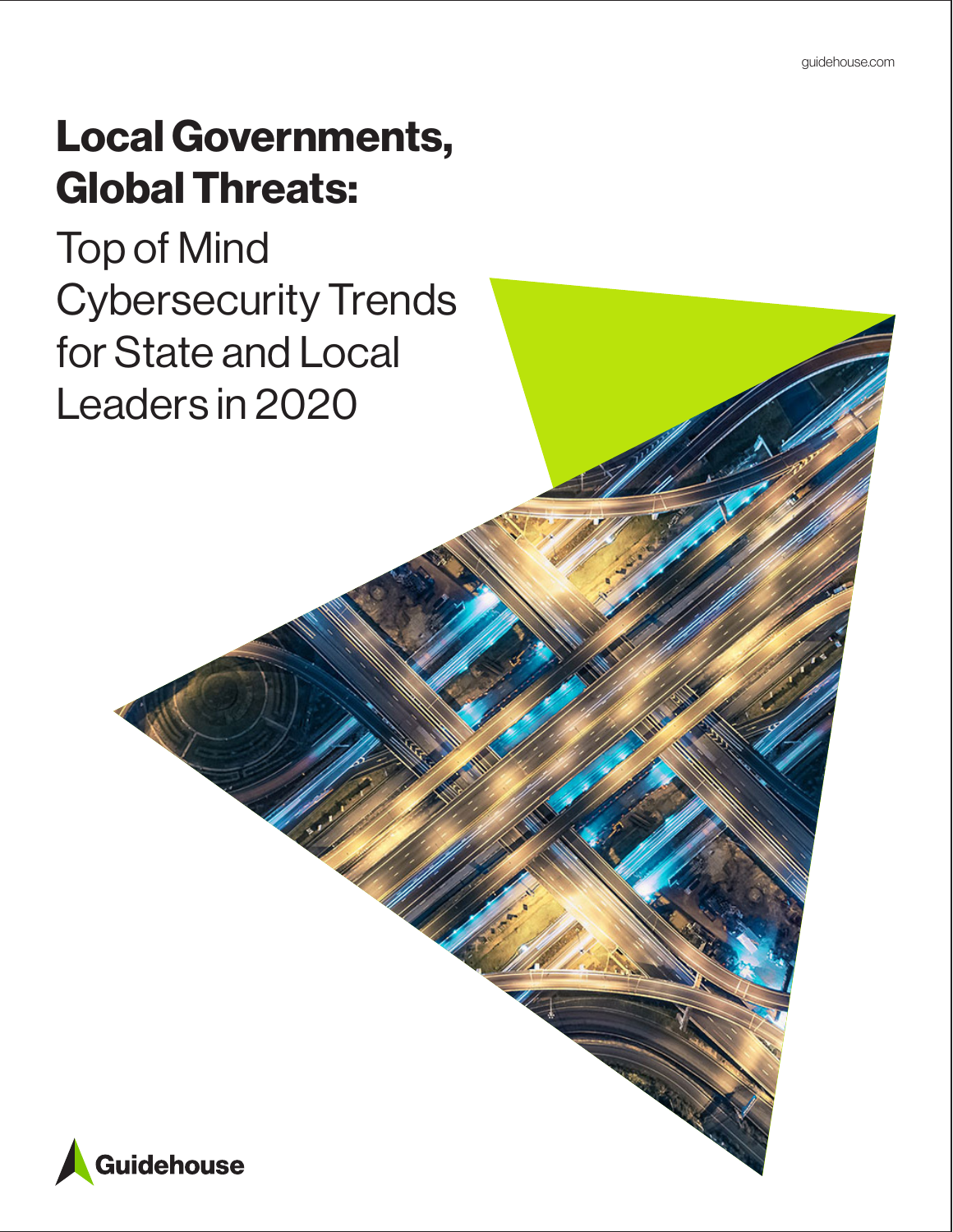

## Executive Summary

Government services are increasingly at risk by the new technologies that enable them. Sophisticated cybercriminals, hackers, and malicious actors now attack state and local government technology systems daily and seek to inflict financial, reputational, and physical damages to their targets. By nature of their large organizational structures, limited budgets, and complex political landscapes, government IT departments face a myriad of challenges in responding to these threats. Guidehouse identifies 10 key trends in cybersecurity that should be at the top of every state and local government CISO's mind for 2020 as they decide how best to lower their security risk profile.

## Introduction

Gone are the days when random hackers or teenagers running code in their basements posed the greatest cybersecurity threats. Now, state and local governments are top targets of well-funded professional cyber criminals. Using various means to debilitate business processes, steal public records or data, and extort unprepared organizations for ransom, cases abound of governments being caught unprepared or ill-equipped to respond and recover from a cyberattack. For example, in March 2018, the City of Atlanta was paralyzed by a hack that held the city hostage.1 The Atlanta Municipal Court could not validate warrants and police reports had to be done by hand for almost a week. One month later, the Colorado Department of Transportation was impacted by a similar attack, seriously limiting the agency's functionality and costing over  $$1M$  in damages to its system.<sup>2,3</sup> Authorities continue to speculate on the sources of these attacks, but it is clear that they are not the work of random hackers. Rather, they are the work of nefarious criminals. Responses and patches are only met by attackers adjusting their tactics to find new points of entry, new vulnerabilities, and new means to damage government services and reputations.

Politicians tout the cost savings made possible by technology and automation in their states and communities. Citizens appreciate increased access and greater convenience of renewing a license online or enrolling in health insurance. However, these improvements rely on state and local government IT departments to ensure that agencies function and deliver the services citizens need. E-government services with single sign-on access portals, user-friendly websites, and online payments are becoming political priorities. Internet of things capabilities unlock new revenue-saving and monitoring opportunities. IT functions spread across multiple agencies are undergoing consolidation to enjoy economies of scale. By nature of accessing these government services and operating in local jurisdictions, citizens increasingly provide valuable data to government servers. These forces all combine to exponentially increase the amount of data managed by government, expand interdependencies between systems, and heighten security risks and responsibilities.

Given the cybersecurity challenge to address new and evolving threats in an era of e-government, how can CISO's prioritize their efforts and make inroads on building a more resilient government IT infrastructure? We identify several leading trends in cybersecurity, emerging threats, and potential solutions that should be on the top of CISOs minds in 2020.

<sup>1</sup> Lily Hay Newman, "Atlanta Spent \$2.6M to Recover from a \$52,000 Ransomware Scare," Wired, April 23, 2018. https://www.wired.com/story/atlanta-spent-26m-recoverfrom-ransomware-scare/

<sup>2</sup> Benjamin Freed, "Colorado has spent more than \$1 million bailing out from ransomware attack," StateScoop, April 10, 2018. https://statescoop.com/colorado-has-spentmore-than-1-million-bailing-out-from-ransomware-attack/

<sup>3</sup> Colorado Department of Transportation, "CDOT Cyber Incident: After-Action Report," July 17, 2018. https://www.colorado.gov/pacific/dhsem/atom/129636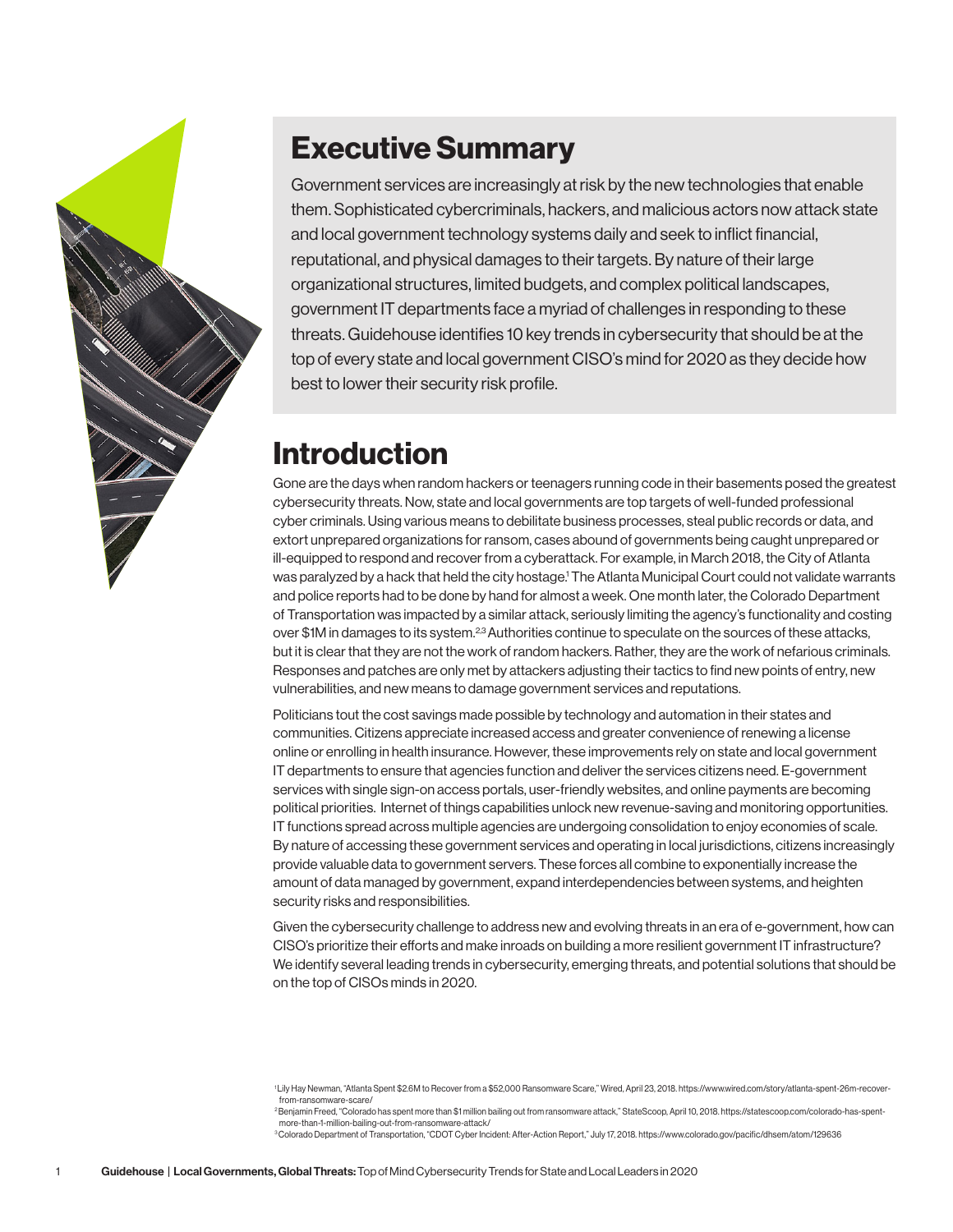## Human Factor in Security:

Cybersecurity is often focused on technology, without recognizing the role of people and process in preventing attacks

Users are often the weakest link in an era of increasingly sophisticated attacks. While quickly procuring and deploying technology is alluring to address a daunting cybersecurity threat, the best cybersecurity defenses are thoughtful about the people and processes embedded in any technology system. Phishing attacks, a form of social engineering using deceptive tactics to trick you into disclosing personal information such as user names and passwords, against state and local systems occur daily, often in the hundreds, if not thousands for larger states and cities. It is estimated that more than 55% of all e-mail traffic was spam in 2017<sup>4</sup> and that 4% of all internet users fall for a phishing attempt.<sup>5</sup> Most systems are compromised within minutes of a cybersecurity incident and breaches in the public sector often go undetected for years making swift reporting of potential incidents critical. <sup>6</sup>

#### GUIDEHOUSE PERSPECTIVE

Many breaches start on the inside, and the first step to protecting the security of large IT systems starts with internal education and awareness. Most importantly, information security should be approached as an organizational mission, not simply an IT issue.

- Start with your leadership. Promote cyber awareness from the top down to build a culture of cyber awareness. Leadership should model and encourage cybersecurity best practices and consider cybersecurity when setting organizational strategy objectives and tasks.
- • Ensure security awareness. Design a training that's short, simple, engaging, and recurring. Make the training mandatory to drive compliance.
- • Encourage reporting and cybersecurity data sharing. Provide resources and develop a culture of disclosure for employees to identify and elevate potential incidents quickly.

### **Incident** Response:

It is not a matter of "if" you will be breached, but "when"

It takes an average of 197 days for an organization to become aware of a breach and 69 days to contain it.<sup>7</sup> Due to the nature and sensitivity of data stored in them, government information systems and applications are an attractive target for cybersecurity adversaries. State and local governments must face the reality that it is not a matter of "if" you will be breached, but "when" and how you will respond. Responding to a cybersecurity incident appropriately ensures the confidentiality, availability, and integrity of data stored in government systems. Having incident response policies, plans, and procedures in place is critical in guiding government organizations and agencies to respond to an incident and minimize the impact and resulting disruption of services.

#### GUIDEHOUSE PERSPECTIVE

Security related incidents occur all the time. Knowing your organization's critical assets and defining roles and responsibilities for responding to a crisis is important. Organizations must respond to incidents based on the procedures outlined in their incident response policy or plan and take steps to develop a plan if it is outdated or not available.

- • Practice beforehand. Table-top exercises that engage leaders and technicians at all levels should be conducted to test defined incident response procedures. Incident response plans and policies should be reviewed periodically and updated based on lessons learned from previous incidents.
- Have a contract in place beforehand with vendors that specialize in computer security incident response services to help your organization respond to breaches immediately.
- • Consider purchasing cybersecurity insurance policies to mitigate losses from cybersecurity incidents. A robust cybersecurity insurance program may help strengthen an organization's overall security posture by providing incentives such as additional coverage and reduced premiums based on the level of self-protection.

<sup>4</sup> Symantec Corporation, "Internet Security Threat Report (ISTR): Volume 23," March, 2018. https://www.symantec.com/content/dam/symantec/docs/reports/istr-23- 2018-en.pdf

<sup>5</sup> Verizon, "2018 Data Breach Investigations Report: Executive Summary," 2018. https://www.verizonenterprise.com/resources/reports/rp\_DBIR\_2018\_Report\_ execsummary\_en\_xg.pdf

<sup>6</sup> Verizon, "2017 Data Breach Investigations Report," 2017. https://www.ictsecuritymagazine.com/wp-content/uploads/2017-Data-Breach-Investigations-Report.pdf 7 Ponemon Institute sponsored by IBM Security, "2018 Cost of a Data Breach Study: Global Overview," July 2018.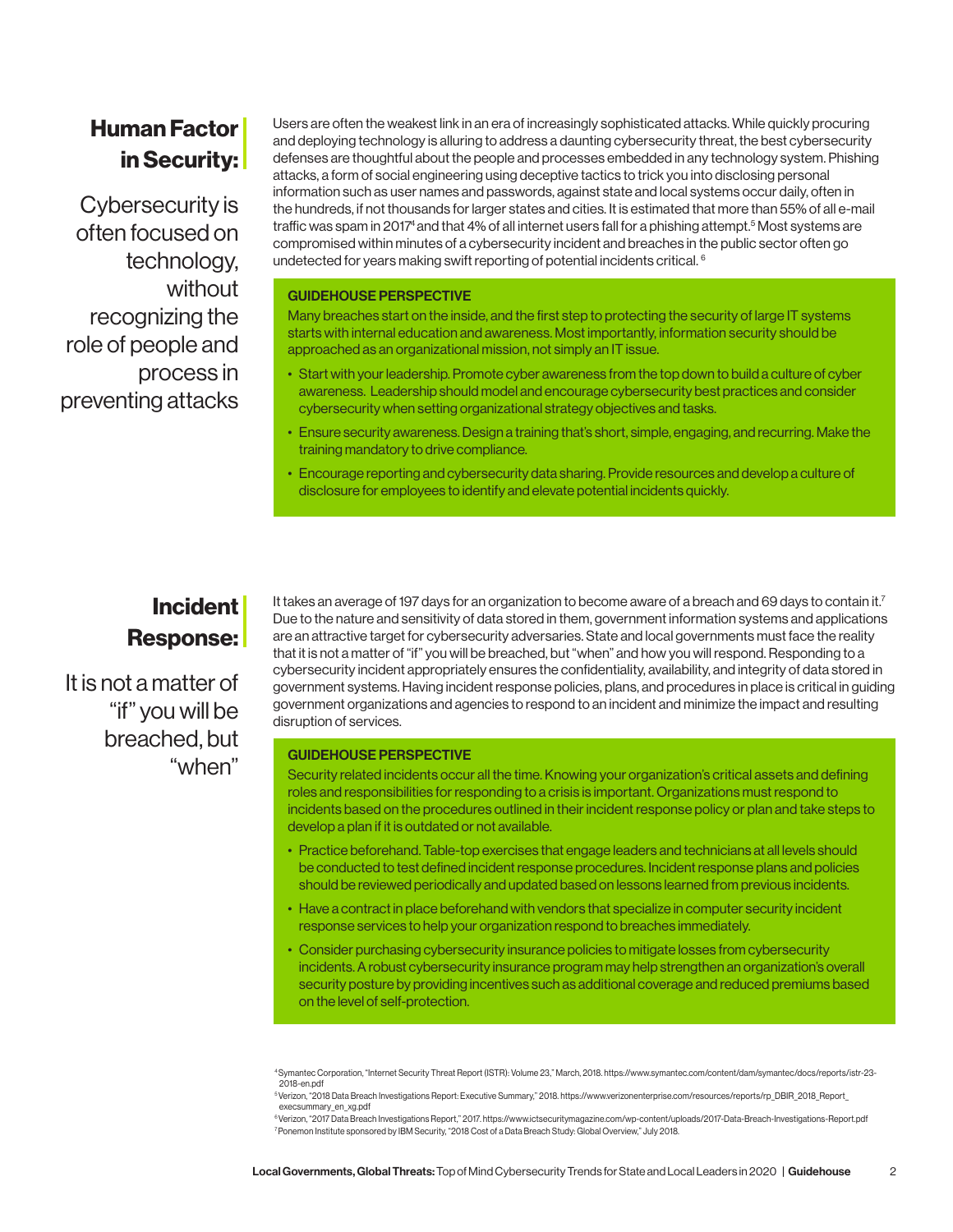## **Workforce** Development:

Attracting and developing talent amidst a cyberskills shortage impacts all organizations and is especially acute in the public sector Cybersecurity and advanced IT skills are in high demand as organizations, both public and private, compete for talent to protect themselves from sophisticated attacks and meet new compliance obligations. Private sector companies and service providers offer monetary incentives that are difficult for public sector IT organizations to compete with. Schools and universities increasingly emphasize IT and cybersecurity training to expand the cyber workforce and match job training to in-demand skills. As cyber criminals constantly seek new means of entry to exploit vulnerabilities or inflict damage on key systems, cybersecurity teams must constantly evolve with these threats, developing new skills and maintaining awareness of new developments across the wide field of cybersecurity.

#### GUIDEHOUSE PERSPECTIVE

Responding to new technologies requires constant emphasis on training and development within your organization and focus on the cultivation of new talent. Working with universities, consortia, and public-private workforce development or tech ecosystem organizations can create pipelines of talent and information and skills sharing between the public and private sector.

- Embrace partnerships and use the convening power of government to bring together resources and generate discussion between the public and private IT community. Host cybersecurity events to encourage knowledge-sharing. Pursue partnerships with private sector organizations to exchange best practices and discuss cybersecurity approaches and challenges.
- • Coordinate internships with local universities to bring in new talent and inspire an appreciation for government IT and the unique challenges government faces in deploying and managing IT resources.
- • Develop skills internally by sharing best practices and resources. Encourage employees to convene internal working groups and networking events and develop online resources such as internal blogs and videos to spread new tech ideas and explain current work challenges to a broader audience.

## **Identity** and Access Management:

Ensuring the right people have the right access to the right resources at the right time throughout the employee lifecycle

Security professionals refer to identity as the new security perimeter. Physical and network security perimeters have been rendered less efficient as modern business and technology processes are increasingly distributed by interconnected networks and technologies such as web services, software as a service (SaaS), and dispersed workforces that work remotely or access services from various endpoints. When done correctly, identity and access management (IAM) ensures the right people have the right access to the right resources at the right time. Implementing an effective IAM strategy encompasses many technologies including user provisioning, single-sign on, privilege access management, password management, role based access control, multi-factor authentication, compliance and user recertification, and identity proofing. These technologies coupled with an overall IAM strategy introduce identity governance and automation reducing the risk of unauthorized access and limiting the expansiveness of a breach.

#### GUIDEHOUSE PERSPECTIVE

IAM solutions are not just technically challenging. Their implementation also forces you to look at your existing identity management processes that are often flawed or nonexistent. Tackling IAM is a business transformation effort that will challenge your organization's existing culture and processes and will require coordination with many stakeholders beyond the IT department.

- • Start with a long term strategy that takes into account businesses needs surrounding identity. Consider all benefits and impacts of an IAM program and how you will rationalize the decision to implement IAM. You may need to emphasize security posture, cost savings, or process efficiencies to different groups to gain buy-in, drive your technology purchase choices, and design implementation priorities.
- Prioritize protecting access to your most critical systems and resources first.
- • Remember that a successful IAM program involves people, process, and technology. Implementation requires investment and commitment from many different stakeholders both within and beyond the IT department. Many organizations make the mistake of focusing on technology only, and fail.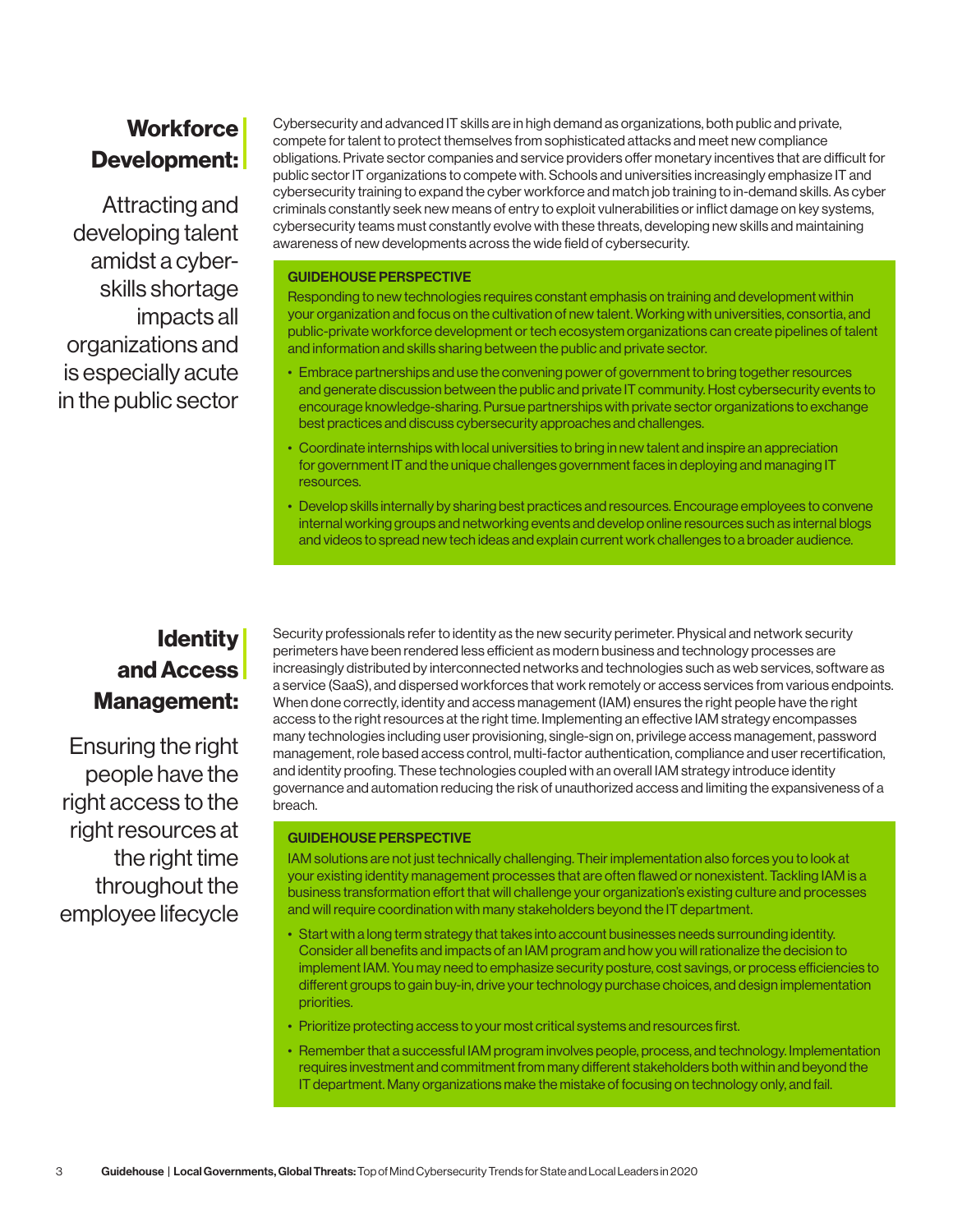## **Application** Security:

Critical business functions depend on applications that are only as safe as their code and the attention devoted to them

State and local governments deploy various off-the-shelf and in-house applications to carry out day-today functions and deliver services to their constituents. Both internal and constituent facing applications are under constant threat of attack starting with the application code. Faulty code or vulnerabilities result in data breaches, leaks, and disruptions to staff work and service outputs. The cost of fixing vulnerabilities after an application is released in production is 30 times more than in the design and architecture phases of the software development lifecycle (SDLC).<sup>8</sup> Therefore it is more important than ever to proactively identify and remediate code related vulnerabilities and defects in the earlier phases of the SDLC.

#### GUIDEHOUSE PERSPECTIVE

In an age of digital transformation, security is no longer an afterthought. State and local governments must employ a risk-based approach to application security that can help in prioritizing applications for more stringent security reviews and code development.

- Prioritize applications based on their risk profiles. Application risk profiles should be determined using criteria including application user base, sensitivity of data handled by application, and the operational and business impact if the application goes down. Use this risk profile and assessment when determining the security rigor that an application is subjected to in the SDLC with your organization's most critical applications demanding the greatest security oversight and scrutiny.
- • Think like an adversary. Consider implementing an enterprise-wide threat modeling process that can help your organization identify threats and threat vectors that applications are susceptible to. Putting yourself in an attacker's shoes gives you a wider picture of the threat landscape and aids in the prioritization of mitigation efforts to match allocated budget and resources.

### Cloud Security:

Don't let "economy of scale" also apply to your cybersecurity weaknesses

Enabled by virtualization technologies and the ubiquitous presence of the internet, cloud technology applies economy of scale principles to software infrastructure with the mission of making them cheaper and more reliable. Many technology solutions are now shifting to "as-a-service" models and away from on premise technology. Following the path of private sector organizations, state and local governments are lowering on premise server and software costs and relinquishing data and processes to cloud technology. With this shift comes the challenge of protecting the data that organizations have distributed to cloud providers.

#### GUIDEHOUSE PERSPECTIVE

Moving to the cloud has the potential to enhance your security posture. Cloud providers are able to implement security controls that would be difficult for agencies to implement on their own. The savings from deploying cloud solutions may free up resources to dedicate to security elsewhere in your organization.

- • Consider certifications such as FedRAMP or SOC 2 when choosing your cloud solution. FedRAMP certification follows NIST 800-53 and is a compliance requirement supporting the implementation of the Federal government's "cloud first" initiative. SOC2, established by the American Institute of CPAs, is a common IT security requirement adopted by most SaaS companies to minimize risk and ensure security of cloud data.
- • While the responsibility of safekeeping data and ensuring availability of data in the cloud remains entirely yours, it is possible to transfer risk to your provider using your contract agreement and service-level agreement (SLA).
- • Implement access management controls such as multi-factor authentication to prevent unauthorized access to critical systems and resources that reside in the cloud. Consider leveraging encryption capabilities provided by your Cloud Service Provider (CSP) to protect data at rest.

<sup>8</sup> IBM, "Minimizing code defects to improve software quality and lower development costs," October 2008. ftp://ftp.software.ibm.com/software/rational/info/do-more/ RAW14109USEN.pdf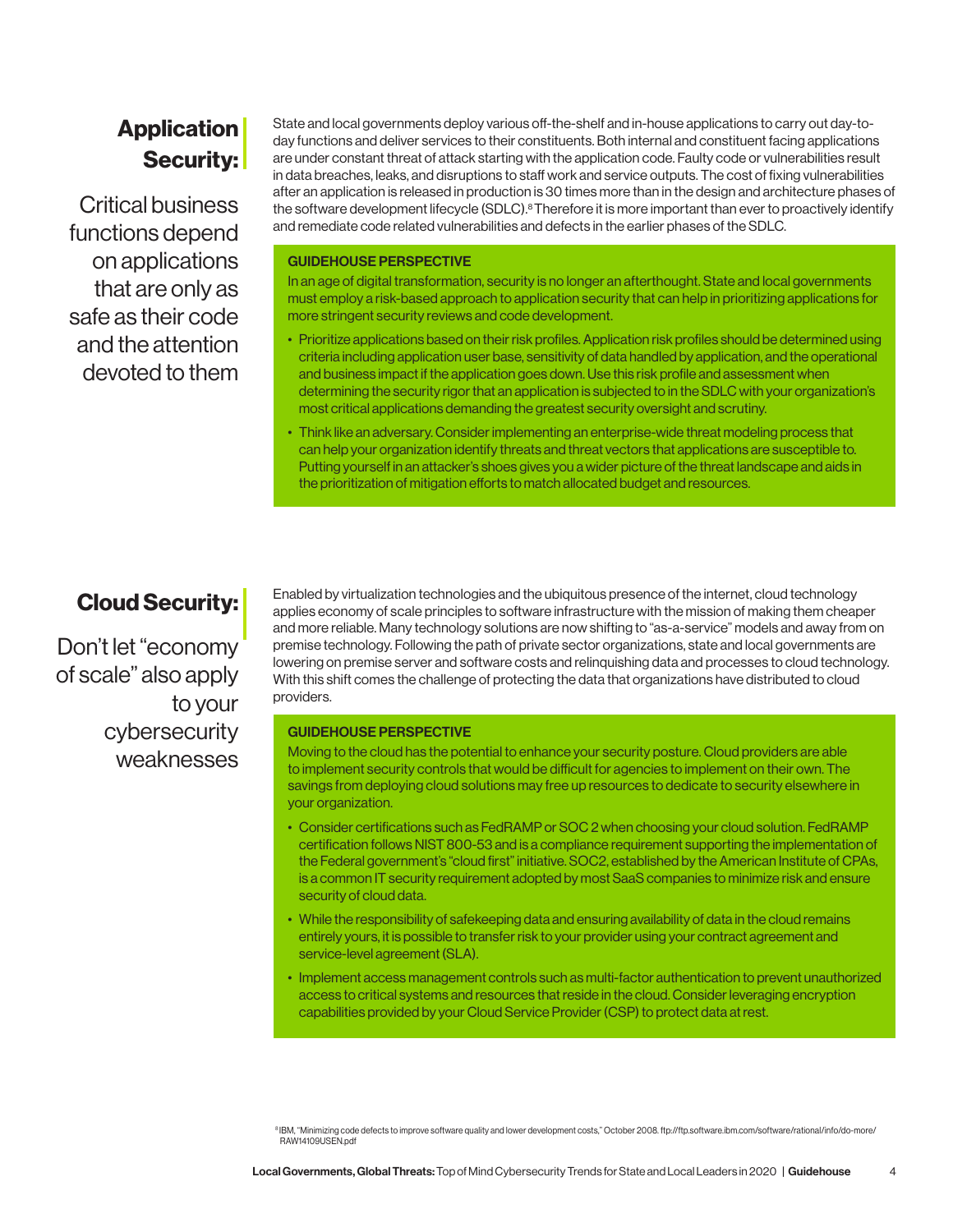## Mobile Device Security:

Staff and constituents now carry a risk to your IT infrastructure in their pockets

An increasing amount of online transactions are shifting from desktop computers to mobile devices. In October 2016, worldwide mobile internet traffic surpassed desktop traffic for the first time, a trend that has only continued. The ubiquity and convenience of mobile devices and mobile-enabled applications has lead public sector staff and the public at large to increasingly rely on these devices to access state services and business applications. While these devices improve convenience for constituents and efficiency for state workers, they introduce new security vulnerabilities. These security risks include vulnerabilities in the mobile device technology stack (e.g. security update delays, jailbreaking), mobile networks (e.g. data/voice eavesdropping, tracking), physical systems (e.g. tampering, theft), and mobile applications (e.g. vulnerable/ compromised applications). Coupled with common bring-your-own-device (BYOD) policies, these risks pose significant threats to public sector IT infrastructure.

#### GUIDEHOUSE PERSPECTIVE

Given that mobile devices are widely used outside the organization's network range and firewalls, it is strongly recommended that organizations implement proactive security controls that minimize the risk of unauthorized access to data stored on these devices. In addition to protecting data at rest, proper measures should be taken to ensure security of data in transit. For example, mobile devices connecting to insecure Wi-Fi networks can open doors for man-in-the-middle attacks.

- • Start with clearly defined mobile device policies and educate users on compliance. Staff and constituents should follow security policies (e.g., password requirements, bring-your-own device regulations, patching and operating system updates etc.) to prevent inadvertent disclosure of sensitive data.
- • Introduce authentication mechanisms to control access to devices and mobile-enabled applications.
- • Consider implementing a mobile security solution that detects threats at a device, network, and application level. Mobile Device Management (MDM) solutions may be explored to enforce governance on mobile device usage.

### IoT Security:

The proliferation of IoT devices creates an exponential security threat Network enabled sensors and controls are being installed in everything from industrial valves to refrigerators and washing machines introducing the ability to monitor, control, and update these devices remotely. This internet of things (IoT) opens up new opportunities for asset tracking and management, but also increases risks of hacking and security vulnerabilities. Symantec reports there was a 600% increase in hacking attacks on IoT devices between 2016 and 2017. The introduction of remote access and monitoring creates many security challenges, especially as security updates and firmware patches need to be sent to the individual asset level. Weak security in a Wi-Fi enabled toaster could be exploited to access other parts of the network and hackers are also exploiting supply chain vulnerabilities seeking out the weakest link in a software or manufacturing supply chain. As connected devices become more common and depended on to deliver key services, the security threat in an IoT world is exponential.

#### GUIDEHOUSE PERSPECTIVE

Many IoT devices are consumer products without the security features and controls that large organizations such as state and local governments require. Security flaws in these devices often result from manufacturers who are focused on getting new consumer products quick to market and who do not consider interoperability of connected products with other devices on the same network.

- • Update default settings. Many past security breaches, including a large IoT device enabled botnet that attacked the service provider Dyn responsible for websites such as Amazon, Twitter were caused by hackers exploiting default security protocols such as passwords that were not changed by users after purchase.
- • Consider linking critical devices to an intranet, rather than to external facing Wi-Fi network. IoT security risks extend to the physical world as IoT sensor vulnerabilities could be exploited to turn on gas in a building or overpower machinery resulting in physical damage to property and assets.
- • Monitoring is crucial. Maintain a comprehensive inventory of all IoT assets and monitor for misuse and for security patches that may not be immediately pushed to devices.

10 Department of Homeland Security, "Study on Mobile Device Security," April 2017. https://www.dhs.gov/sites/default/files/publications/DHS%20Study%20on%20 Mobile%20Device%20Security%20-%20April%202017-FINAL.pdf

12 Nicky Woolf, "DDoS attach that disrupted internet was largest of its kind in history, experts say," The Guardian, October 26, 2016. https://www.theguardian.com/ technology/2016/oct/26/ddos-attack-dyn-mirai-botnet

<sup>9</sup> StatCounter, "Mobile and tablet internet usage exceeds desktop for first time worldwide," November 1, 2016. http://gs.statcounter.com/press/mobile-and-tablet-internetusage-exceeds-desktop-for-first-time-worldwide

<sup>11</sup> Symantec Corporation, "Internet Security Threat Report (ISTR): Volume 23," March, 2018. https://www.symantec.com/content/dam/symantec/docs/reports/istr-23- 2018-en.pdf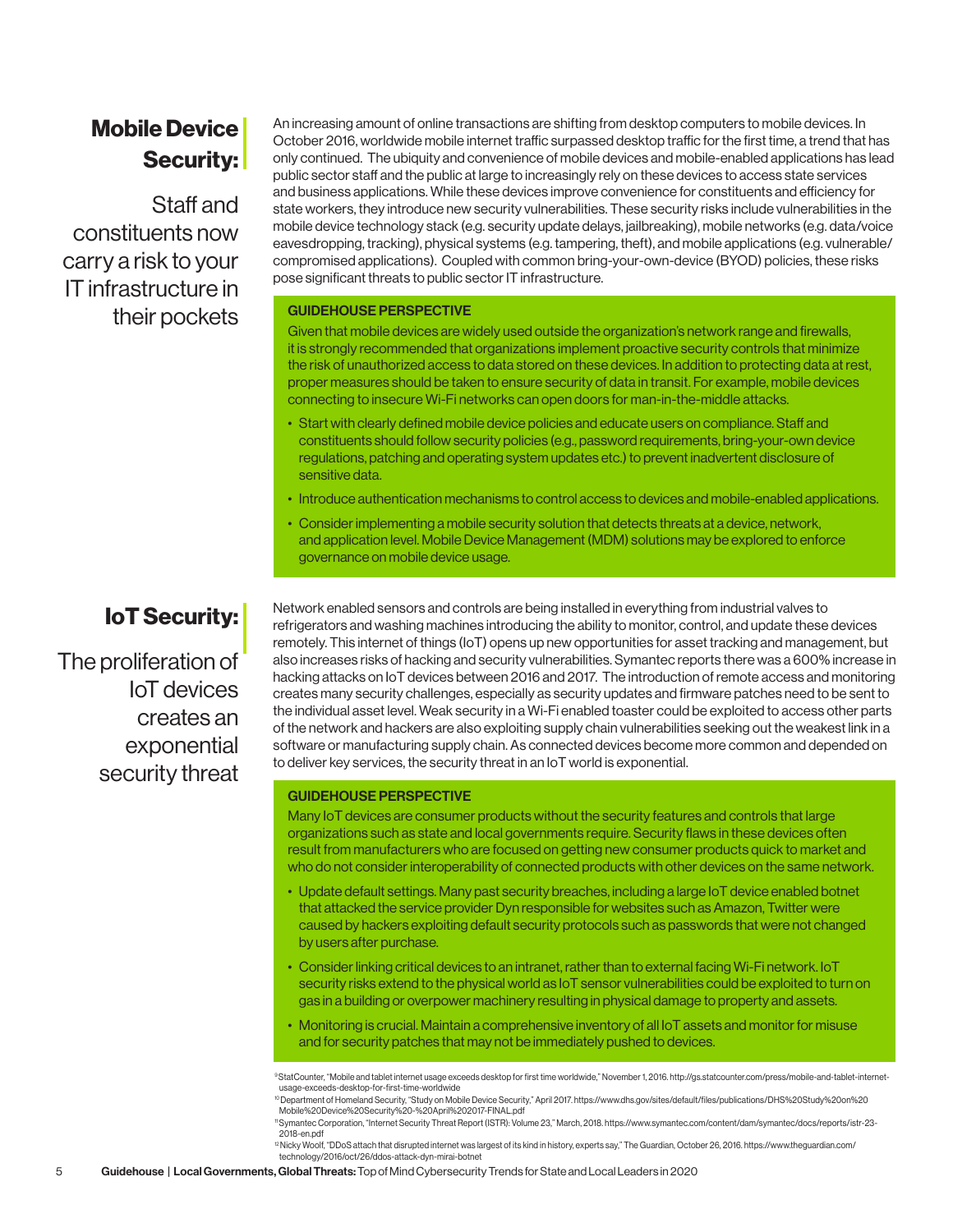## Monitoring and Logging:

**Effective** monitoring provides a realtime view of an organization's security status and identifies vulnerabilities that may be exploited by adversaries

Government organizations and agencies require continuous monitoring of their critical infrastructure to identify and quickly respond to cybersecurity incidents at an early stage. In the public sector, breaches often take years to discover, leaving IT infrastructure and data at risk until it's too late to protect against leaks or unauthorized access. Proactive monitoring and logging solutions provide organizations the ability to monitor activities and reporting options to analyze threats allowing faster remediation of vulnerabilities. Many compliance programs and regulations such as PCI, HIPAA, FISMA, and FedRAMP require organizations to have monitoring and logging capabilities in place to meet prescribed levels of security.

#### GUIDEHOUSE PERSPECTIVE

Monitoring and logging is an integral part of an organization's comprehensive security strategy. Though effective in firefighting vulnerabilities, it is important to understand that it is just one step in a larger journey towards cyber resilience.

- • Proactive monitoring and logging can alert organizations and help prevent the frequency and impact of cybersecurity incidents. Monitoring an organization's infrastructure and applications is critical in safeguarding privileged access to IT systems and resources. Logs may be integrated with Security Incident and Event Management (SIEM) solutions to provide near real-time analysis of security alerts generated by applications and infrastructure components.
- • Consider establishing a Security Operations Center (SOC). Mature organizations can benefit from continuously monitoring their IT environment improving their overall cyber preparedness and defense posture.

## **Disaster** Recovery and Cyber Resilience:

Prepare for the worst by understanding your existing capabilities and the investments needed to recover quickly from a disaster event Data loss and technology disruption costs can be catastrophic for an organization. Ransomware, malware, natural disasters, and human error each threaten critical data and technology that drive business processes. Financial and reputational damages can be extensive and it may take days, weeks, or months to bring systems back online or for services to return to normal. High-profile ransomware cases in recent years such as that in Atlanta highlight the importance of introducing resiliency into core systems and developing a disaster recovery plan to respond to inevitable disruptions.

#### GUIDEHOUSE PERSPECTIVE

Investments made today can avert significant costs in the future from disrupted processes or lost data. Many public sector organizations are deeply siloed in their recovery capabilities with application knowledge and recovery capabilities resting in a single application owner. Disaster recovery requires a comprehensive and centralized approach to identify systems and capabilities, define desired recovery capabilities, and implement strategies to prepare systems for disaster.

- • Consider a business impact analysis to understand the full extent of potential disaster scenarios on your core technology and business processes. Start by developing an inventory of all applications and technology systems, determining dependencies and criticalities between these systems, and then using industry best practices to prioritize recovery needs and solutions.
- Understand that a balance must be struck between the costs of maintaining robust recovery and storage systems with the costs of disruption to your organization. Developing disaster recovery infrastructure recovery time objectives (RTO) and recovery point objectives (RPO) must be grounded in business decisions and how the costs of meeting those objectives through new technology investments compare to the costs of disruption or data loss.

13 Verizon, "2017 Data Breach Investigations Report," 2017. https://www.ictsecuritymagazine.com/wp-content/uploads/2017-Data-Breach-Investigations-Report.pdf